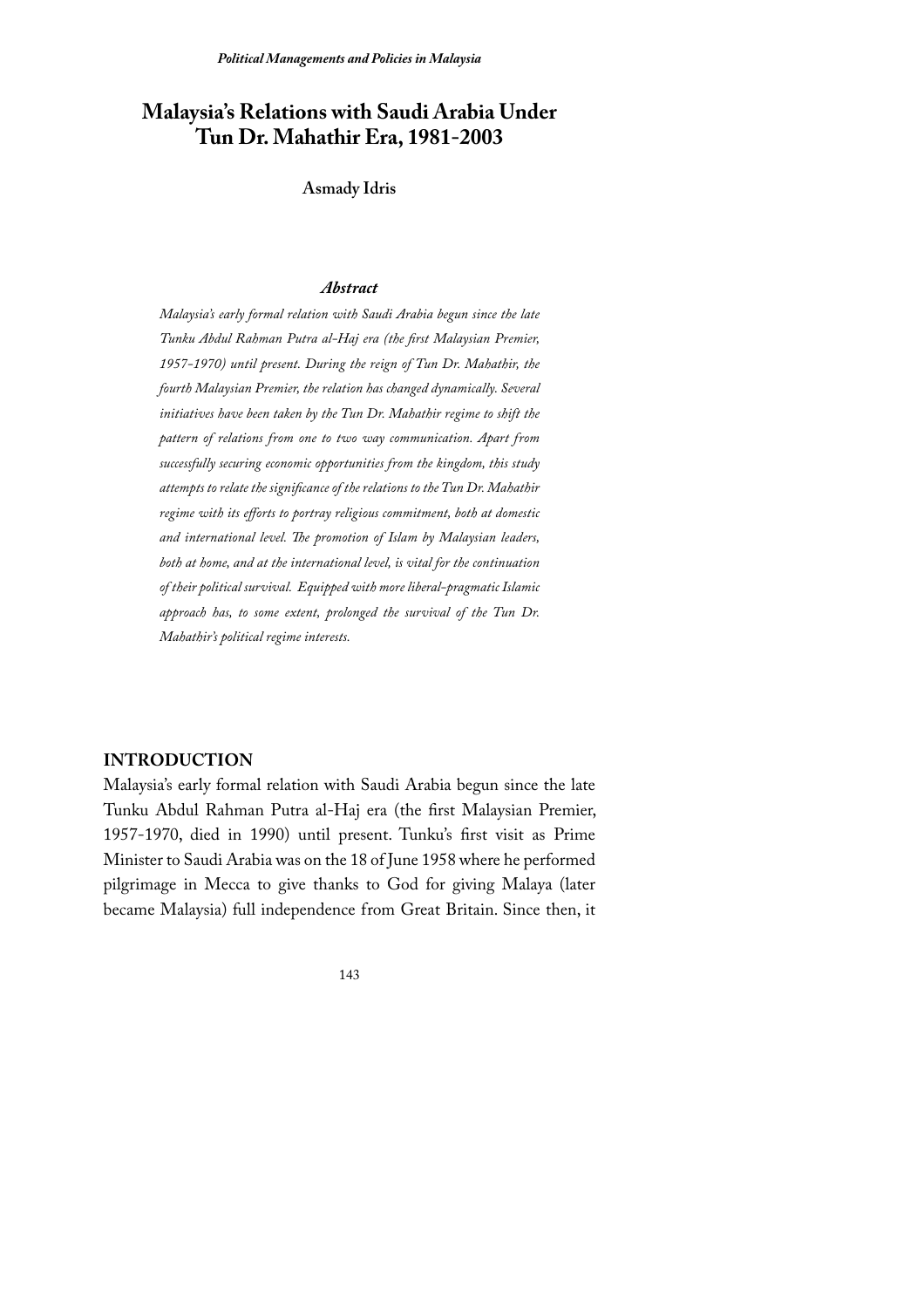was followed by a series of visit of other Malaysian Premiers including Tun Abdul Razak (the second Premier, 1970-1976), Tun Hussein Onn (the third Premier, 1976-1981), and Tun Dr. Mahathir, (the fourth Premier, 1981-2003, the focal point of this study).

In fact, it can be said that the Malaysian premiers have taken proactive efforts to enhance Malaysia's relation with Saudi Arabia but not vice versa. This is because it has to be admitted that visits of the Al-Saud family rulers to Malaysia have not been as frequent as the tours made by the Malaysian leaders to the Kingdom. From the reign of King Saud (1953-1964), with the exception of the first leader of Saudi Arabia, King Abdul Aziz (1932-1953) because Malaysia had yet to achieve independence during his term, to King Feisal (1964-1975), King Khaled (1975-1982), and King Fahd (1982-2004),<sup>1</sup> it was only King Feisal that made a trip to Malaysia to discuss some related issues with the first Malaysian premier, the late Tunku Abdul Rahman, in 1970.<sup>2</sup>

Despite the lack of visits by Al-Saud family rulers to Malaysia, this does not simply lead to an indication that the Saudi rulers had ignored its relations with the Malaysian government. Instead, the Malaysian premiers have to avow that they have to interact first with Al-Saud family rulers for they need the latter's contribution and co-operation more, for instance in obtaining financial aid or in fulfilling the Islamic appeal of the Malaysian Muslim community particularly in doing pilgrimage activities in the Kingdom, and not vice-versa. With the continuous efforts carried out by the Malaysian leaders to attract the attention of the Saudi government, Malaysia had benefited greatly by receiving some financial assistance, securing political recognition, and other related issues that further strengthened Malaysia's relation with the Kingdom including pilgrimage and education issues.

<sup>&</sup>lt;sup>1</sup> For the duration of each Saudi Kings' reign see for instance, The Saudi Arabia Information Resource, "Kings of Saudi Arabia", (http://www.saudinf.com/main/b43.htm).

<sup>&</sup>lt;sup>2</sup> "Majlis Santapan Di-Raja Kerana Meraikan D.Y.M.M Seri Paduka Baginda Al-Malik Faisal Ibni Abdul Aziz Al-Saud, Saudi Arabia, Istana Negara, June 7, 1970", Rekod Pandang dan Dengar, National Archive of Malaysia, (1999/0023163).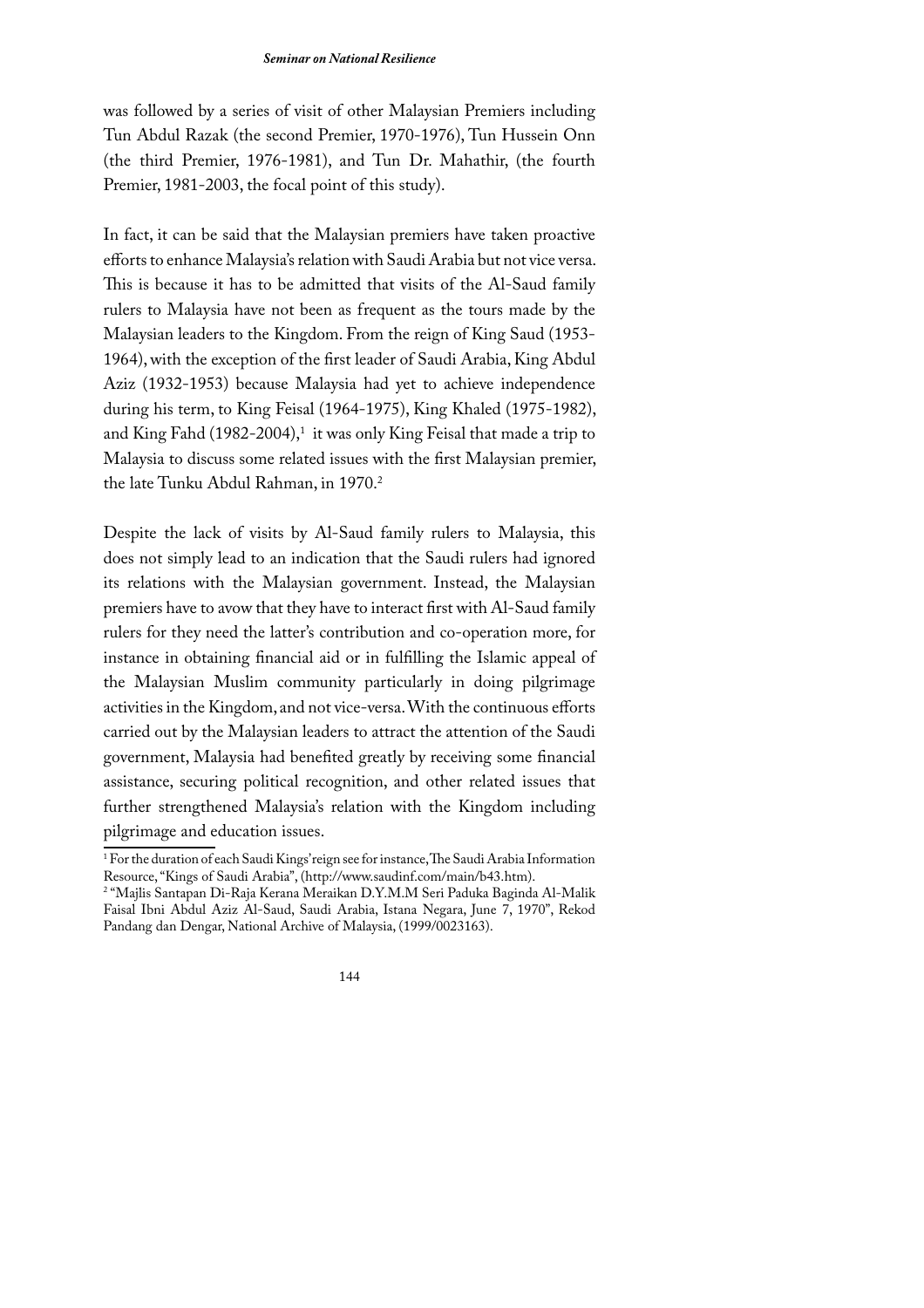Based on the above point, it is the main task of this study to analyze the significance of the Malaysian government particularly under Tun Dr. Mahathir era in safeguarding its close ties with Saudi Arabia. Without full ignorance of the *real politik* notion<sup>3</sup>, the study inevitably presumes that those efforts taken by the Tun Dr. Mahathir regime in preserving bilateral relations with Saudi Arabia were, more or less, concerned with the struggle of his political wishes. It is not the objective of this study, however, to undermine those valuable efforts in bringing Malaysia closer to Saudi Arabia, but it should be highlighted that there are some indications that there are links between those efforts and the Tun Dr. Mahathir's political significance. In other words, this study would like to argue that the need of Tun Dr. Mahathir's government to preserve its relations with the kingdom is largely to fulfil the survival of his political regime's interests.

Among the major facet of political interests that can be associated to Tun Dr. Mahathir's administration in safeguarding Malaysia's relations with Saudi Arabia, apart from securing economic opportunities from the Kingdom which will be highlighted later during the Tun Dr. Mahathir's visit to Saudi Arabia, might also be for the portrayal of the Tun Dr. Mahathir regime in upholding its religious commitment, both at domestic and international level. This is because the promotion of Islam by Malaysian leaders, both at home, and at the international level, is vital for their continuous political survival.<sup>4</sup> The attempt to relate this issue of religious commitment to the significance of Malaysia's relations with the Kingdom, especially during Tun Dr. Mahathir era, is mainly due to the nature of the relations which have been historically overwhelmingly established on 'socio-religious orientation' (pilgrimage and education)

<sup>&</sup>lt;sup>3</sup> In *real politik*, some researchers will argue that most of the efforts or initiatives undertaken by leaders for their country are merely for the survival of their political regimes or for the continuation of the dominance of their own party struggle over others.

<sup>&</sup>lt;sup>4</sup> See for instance, Mohamad Abu Bakar, "Islam in Malaysia's Foreign Policy", Hamdard Islamicus xiii (1) 1990, 3-13, Diane K. Mauzy & R.S. Milne, "The Mahathir Administration in Malaysia : Discipline through Islam", Pacific Affairs 56 (4) Winter 1983-84, 631-648, Shanti Nair, Islam in Malaysia's Foreign Policy, (London: Routledge, 1997).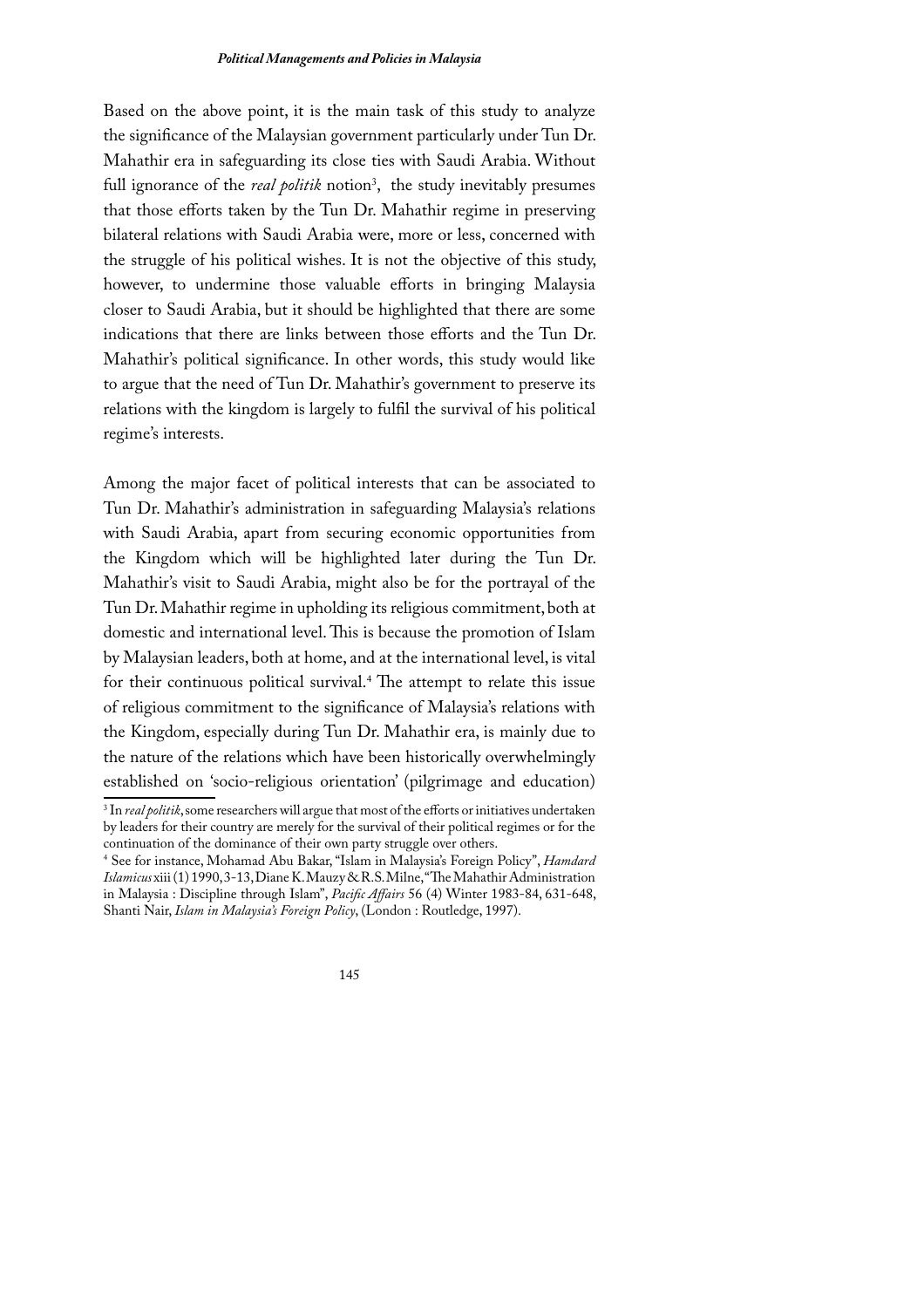since the era of the Malacca Sultanate until today. This, together with the image of Saudi Arabia, which is habitually considered as one of the Islamic states<sup>5</sup> and the custodian of two Islamic Holy Places, Mecca and Medina, but more importantly, the continuous maintenance of Malaysia's mutual relations with the custodian of two Holy Places, could be viewed as part of the portrayal of the Tun Dr. Mahathir's religious approach in facing domestic religious pressures. This especially concerns the highly domestic appeal (particularly by the Malaysian Muslims) for Islam, usually in matters related to pilgrimage and education in the Kingdom, and to counter Islamic opposition parties as well as to manifest Malaysia's close affiliation with her Muslim counterparts, including the Kingdom of Saudi Arabia, which is so significant for its political continuance in the Muslim world at large. In order to examine this argument, the study will critically evaluate how the Tun Dr. Mahathir's leadership responds to this challenge. The discussion will begin first with an introductory account of Malaysia's relations with Saudi Arabia during Tun Dr. Mahathir era, and later will develop into an analysis to relate the significance of the relations for the survival and the political interests of the Tun Dr. Mahathir regime.

# **MALAYSIA'S RELATIONS WITH SAUDI ARABIA DURING DR. MAHATHIR ERA**

It is publicly well-known that Tun Dr. Mahathir is the longest serving Prime Minister of Malaysia. He took over from Tun Hussein, who withdrew due to poor health, in 1981. Without looking back to the era of his predecessors, Tun Dr. Mahathir made a few dynamic changes to Malaysia's external relations at the international level. He stressed

<sup>&</sup>lt;sup>5</sup> A few researchers define distinctly between Islamic state and Muslim state. The former refers to the complete regulation of Shari'ah for both the government and the administration, whereas the latter, still considers the Shari'ah Laws important, but the implementation is separable from the government, and it usually applies to the religious institutions. David George, "Pax Islamica : An Alternative New World Order?", in A.S. Sidahmed & A. Ehteshamic (ed.) Islamic Fundamentalism (Boulder: Westview Press, 1996), 88, Patricia A. Martinez, "The Islamic State or the State of Islam in Malaysia", Contemporary Southeast Asia 23 (3) December 2003, 492-493 (Patricia highlights more on the definition of an Islamic state, and attempts it to link with the Malaysian situation).

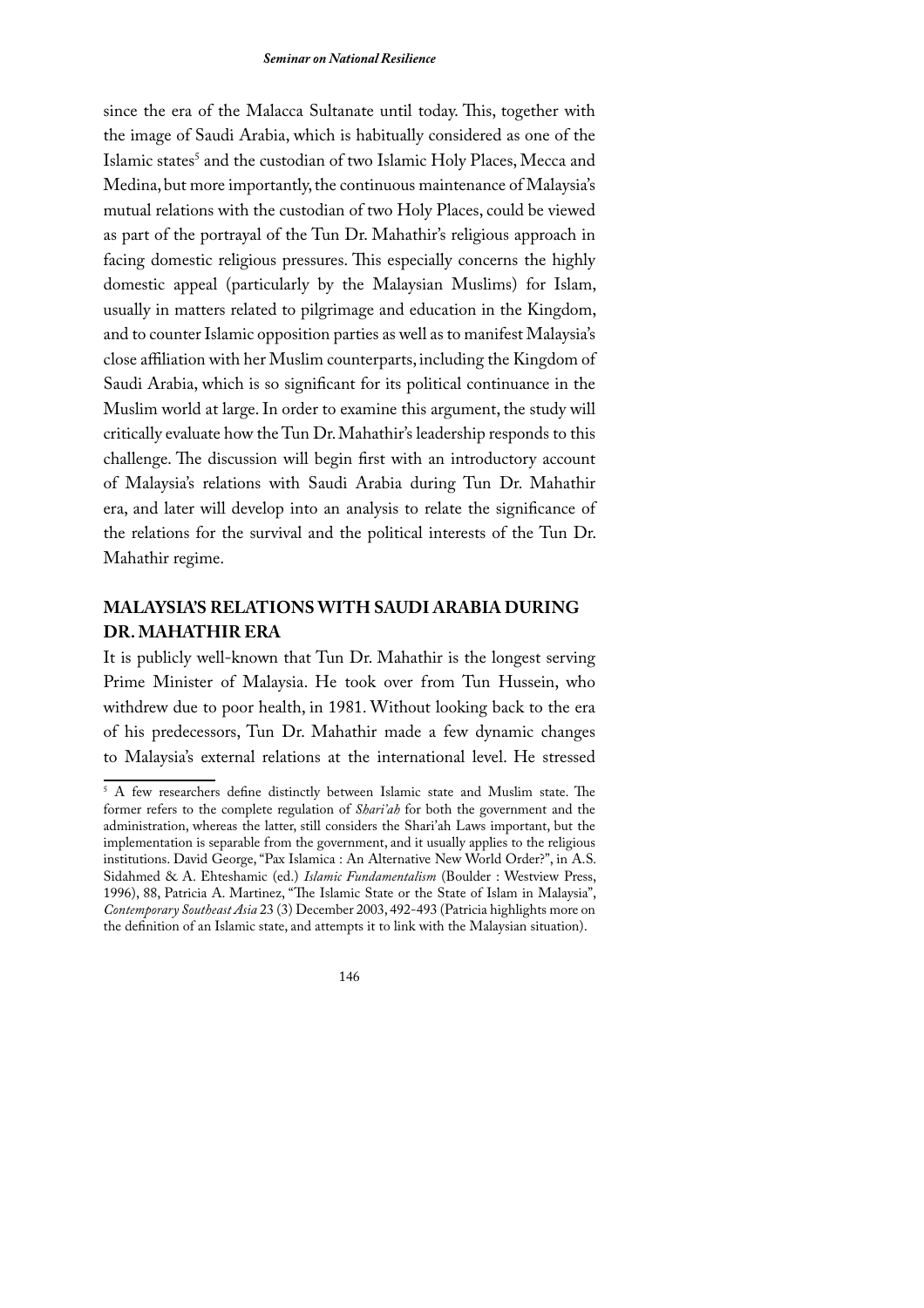ASEAN regional co-operation (security, political and socio-economic fields), closer relations with Islamic countries, especially with the Middle Eastern counterparts, and also put emphasis upon the implementation of the Look East Policy in the Malaysian economy.<sup>6</sup> His longer term as the Prime Minister of Malaysia, compared to the previous leaders, gave him more opportunities to augment Malaysia's relations with other countries, mainly the Kingdom of Saudi Arabia.

As soon as he became Prime Minister, Tun Dr. Mahathir and his officials, Tengku Razaleigh Hamzah (Ministry of Finance), Tengku Ahmad Rithaudden (Ministry of Trade and Industry), Tan Sri Ghazali Shafiee (Ministry of Foreign Affairs), went to the Gulf States, including Saudi Arabia from March 5 to 7, 1982. Prior to his trip, the King of Malaysia, Sultan Haji Ahmed Shah and other officials had arrived on January 24, 1982. The King also discussed socio-economic opportunities as well as the issues of the Palestinian and the Arab World.<sup>7</sup> Tun Dr. Mahathir's trip had two missions, firstly to discuss and to mediate on the Iran-Iraq war in Jeddah (where the Saudi government was the host to discuss the war), and secondly to look for new economic and investment prospects as well as to obtain financial assistance from the Gulf States to further accelerate Malaysian development projects. In the case of Iran-Iraq war, Malaysia had been selected by the Organisation of Islamic Conference (OIC) with other six members, Pakistan, Bangladesh, the PLO, Turkey, Senegal, and Gambia, to bring about a ceasefire between Iran and Iraq. Nevertheless, their efforts to persuade both conflicting parties to end the crisis were fruitless.<sup>8</sup>

<sup>&</sup>lt;sup>8</sup> Even Malaysia, during the Muslim Summit in Baghdad, had proposed seven ways to cease the conflict, but failed. Fariza Hanum Ahmad Ramli, "Sejarah Hubungan Malaysia-Asia Barat Sehingga 1985", Latihan Ilmiah, Kuala Lumpur : Universiti Kebangsaan Malaysia, 115-118, "Diplomat Mahathir on Peace Mission", The Star, March 5, 1982.



<sup>&</sup>lt;sup>6</sup> For example, see David Camroux, "Looking East and Inwards : Internal Factors in Malaysian Foreign Relations During the Mahathir Era, 1981-1994", Australia-Asia Paper No. 72 (Griffith University: Faculty of Asian and International Studies, Centre for the Study of Australia-Asia Relations, October 1994), 14-29.

<sup>7</sup> Saudi Review, 24th January, 1982, Saudi Review, 26th January, 1982.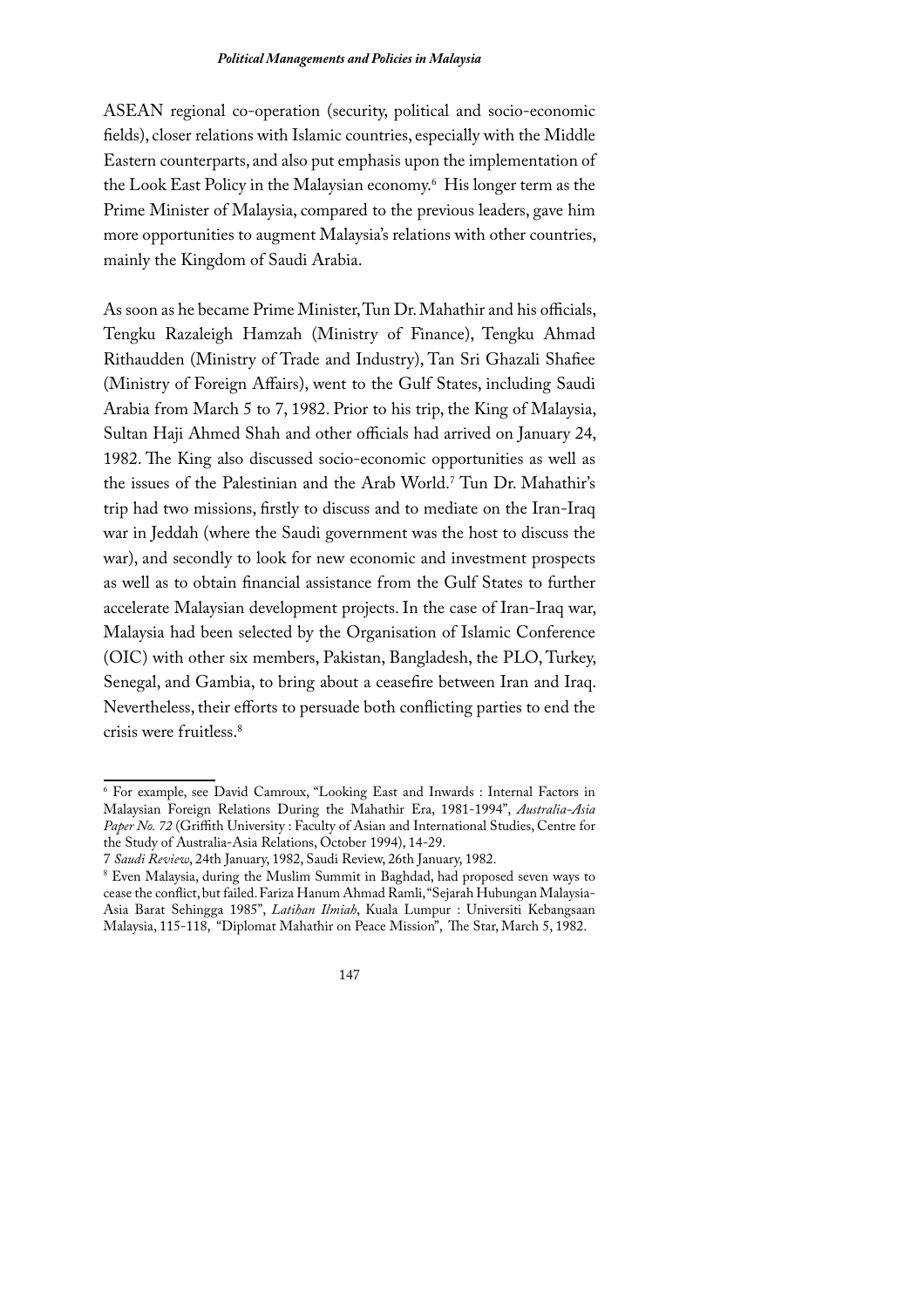Among the Gulf States visited by Tun Dr. Mahathir were Bahrain, Oman, the United Arab Emirates (UAE), and Saudi Arabia. The visit was to expand the signing of new agreements in economic and technical cooperation since the era of Tun Razak in 1975, and Tun Hussein in 1976 and onwards, where Malaysia had received six loans amounting to \$248 million from Saudi Arabia. 62 per cent from these loans was utilized in land development projects in the National University of Malaysia, the National Technology of Malaysia, and Maktab Rendah Sains Mara.9 During his trip to the Gulf States in 1982, Tun Dr. Mahathir also managed to secure a few loans from Saudi Arabia. For example, a loan agreement of \$10.6 million from the Saudi Fund had been signed between Tengku Razaleigh Hamzah (Malaysia's Finance Minister) and Mohammad A. Al-Sugair (Deputy Chairman of the Saudi Fund) in Kuala Lumpur. The loan was to build five hospitals in the states of Kedah, Kelantan and Terengganu. The Saudi government also promised to distribute another \$58 million from the Saudi Fund for the second phase of the East-West Highway<sup>10</sup> construction, and on January 24 1986, the Saudi Development Fund approved SR189.00 million (equivalent to RM132.2 million) for the second phase of two projects, the Port Project in Penang Island, and East-West Highway. Up until 1984, the overall loan from the Saudi Fund was \$252.2 million.<sup>11</sup> Furthermore, in 1985, the Malaysian government allowed the National Shipping Company of Saudi Arabia (NSCSA)<sup>12</sup> to have access to the Malaysian ports. This led to the setting up of a Joint-Committee between the National Trade and Commerce Council of Malaysia and the Middle East Trade, Industry and Agriculture Council, which indirectly expanded the areas of bilateral trade relations for both

<sup>&</sup>lt;sup>12</sup> See website of National Shipping Company of Saudi Arabia (http://www.nscsa.com/ htmls/Ofcs\_MdlEast.html)



<sup>&</sup>lt;sup>9</sup> Fariza Hanum Ahmad Ramli, op.cit, 106.

<sup>&</sup>lt;sup>10</sup> Ministry of Finance, *Laporan Ekonomi 1986/87* (Kuala Lumpur : Jabatan Percetakan Negara, 1986), 151.

<sup>&</sup>lt;sup>11</sup> The loan given by the Saudi Fund (along with The Kuwaiti Fund amounted \$137.8 million) was mainly utilized in agriculture projects, education, land development and medical facilities. This loan may exclude the loan for the second phase as it was only approved in 1986. See Fariza Hanum Ahmad Ramli, op.cit, 108, and economic report by the Ministry of Finance, Laporan Ekonomi 1986/87 (Kuala Lumpur : Jabatan Percetakan Negara, 1986), 151 for an useful explanation.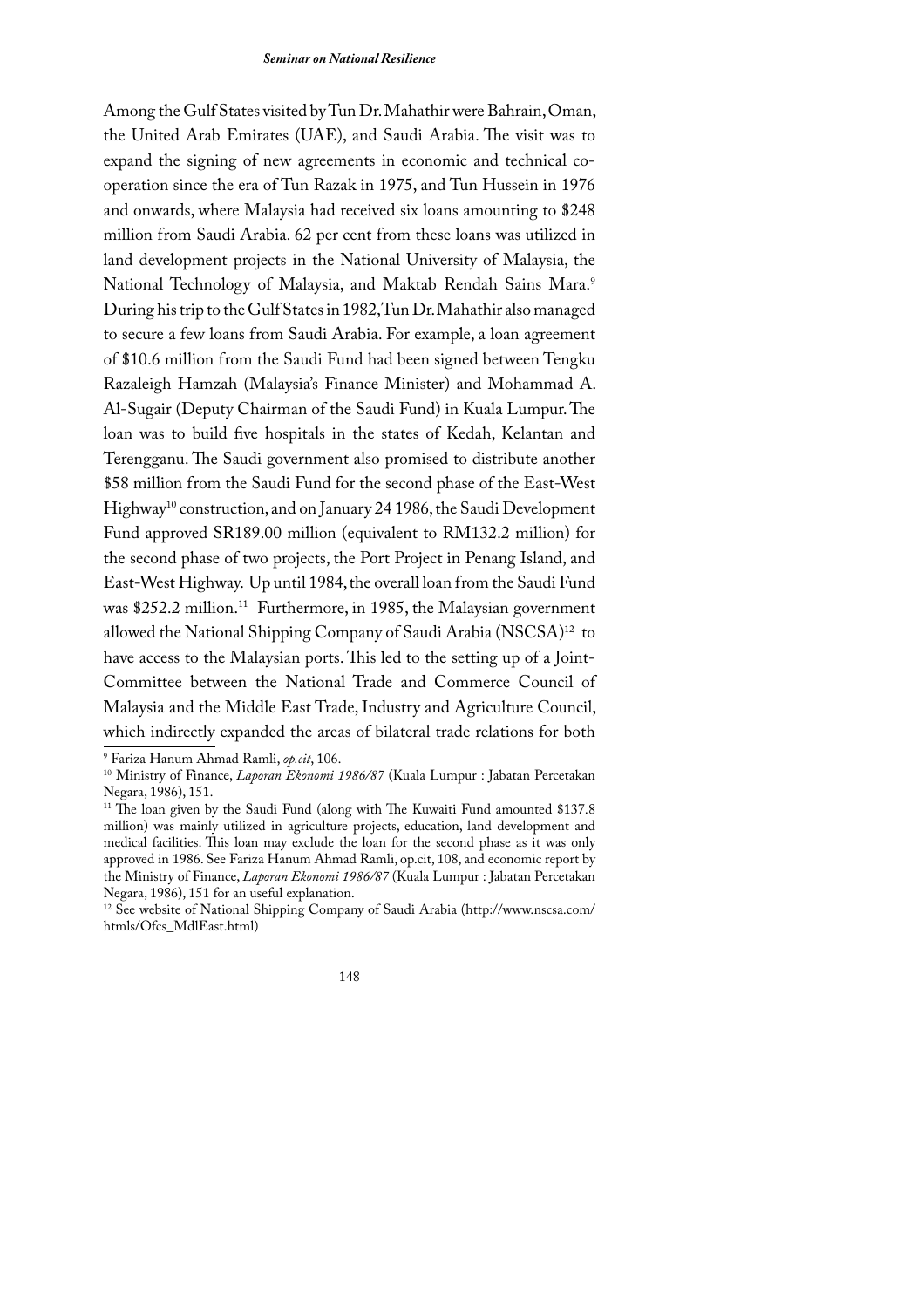parties. Besides that, Tun Dr. Mahathir's government also created various trade exhibitions in the Middle East in order to attract more potential buyers for Malaysian products.<sup>13</sup> Not only that, but Malaysia's relations with Saudi Arabia in the 1980s were further boosted by the visit as well as by appreciation from a few Saudi officials who came to Malaysia, such as the meeting of Dr. Ali Aziz Al-Khudiri (Assistant-Deputy of Media Radio and Information, Saudi Arabia), and Mr. Kasim Ahmad (Deputy of Information Minister, Malaysia) on January 22, 1985, which brought another agreement signed on the launch of Islamic Radio Programme called 'Nida ul-Islam' between Malaysia and Saudi Arabia.<sup>14</sup>

As the relationship headed towards the 1990s, most of the efforts were concentrated towards improving and balancing trade exchanges between Malaysia and Saudi Arabia as the former was running a deficit in its bilateral trade relations with the latter. For instance, from 1999 to 2000, Malaysia's trade relation with Saudi Arabia was registered as one of the highest deficits, about -RM1,19.24 million, and the Saudi government only ranked 27 in Malaysia's external trade relations, whereas the United States, the European countries, Japan and Singapore were the main trading partners.<sup>15</sup> Then, in trade agreements, Malaysia and Saudi Arabia only managed to secure three major signings: the Economic and Technical Cooperation Agreement 1975 (Tun Razak era), the Cultural and Scientific Cooperation Agreement 1976 (Tun Hussein era), and the Avoidance of Double Taxation Agreement 1993 (Tun Dr. Mahathir  $era)$ .<sup>16</sup>

<sup>&</sup>lt;sup>13</sup> Fariza Hanum Ahmad Ramli, op.cit, 106-111.

<sup>&</sup>lt;sup>14</sup> "Saudi Arabia, Penolong Timbalan Media Radio dan Penyiaran dan Timbalan Penerangan, En. Kassim Ahmad Menandatangani Minit Mesyuarat Mengenai Rancangan NIDAL AL-ISLAM di Kuala Lumpur, January 22, 1985", Rekod Pandang dan Dengar, National Archive of Malaysia (2001/0049389, G.19507).

<sup>&</sup>lt;sup>15</sup> Malaysia External Trade Development Corporation (MATRADE), "Overseas Market Information, Saudi Arabia", (MATRADE Branch, Kota Kinabalu, Sabah, Malaysia, 1999-2000).

<sup>&</sup>lt;sup>16</sup> The Ministry of International Trade and Industry (MITI), "Opening of Caravan Malaysia 2003 Jeddah, Saudi Arabia", December 7, 2003 (http://www.miti.gov.my/ speech-7dec03.html), Saudia Online, May 22, 2001 (http://www.saudia-online.com/ maynews/Business56.htm), "Signing of Bilateral Investment Guarantee Agreement (IGA) and the Accession of Saudi Arabia to the WTO", MITI (http://www.miti.gov. my/press34a.htm).

<sup>149</sup>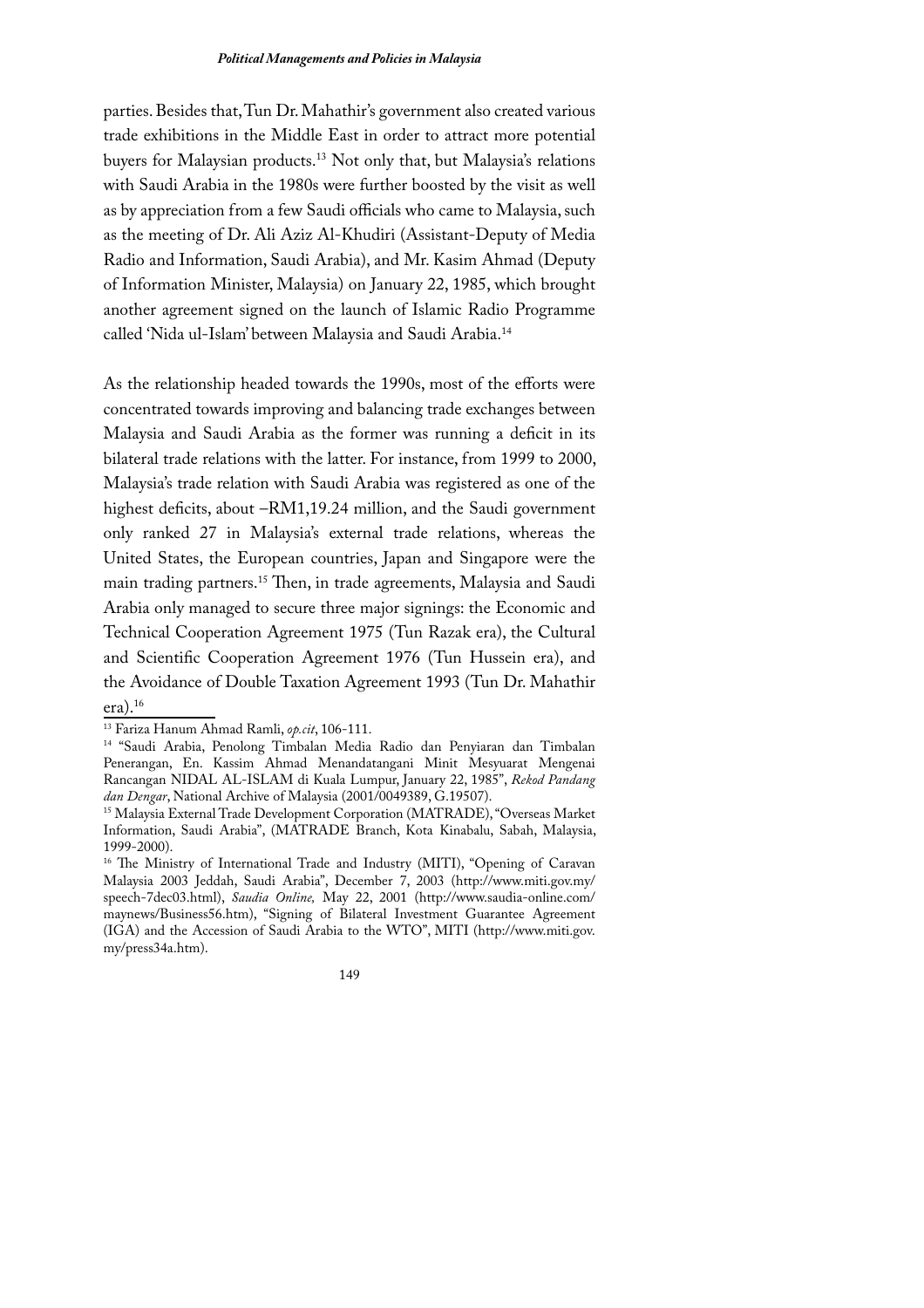Therefore, various attempts were taken by Tun Dr. Mahathir's government, particularly in the economic field, to hasten the volume of trade and investment by the Kingdom of Saudi Arabia into Malaysia. For example, since the tragedy of the economic crisis in 1997, the Middle East region, especially Saudi Arabia and other Gulf States, have become the main target of the Malaysian government in looking for new markets and investment overseas. One of the most potential attractions, along with the efforts to increase volume exports, and to enlarge the quantity of exports of various products, which has been emphasized by the National Economic Plan Council of Malaysia after the economic crisis in 1997, is the tourism industry which endeavours to entice more Saudi visitors to Malaysia.<sup>17</sup> In other words, in the post-crisis of 1997, Malaysia has attempted to change the pattern of its relations with Saudi Arabia from one to two ways of communication, by depending less upon the financial assistance of the Kingdom and by gearing towards fair bilateral economic relations in the future.<sup>18</sup>

The above statement may be linked to the official visits by Prince Abdul Aziz, the Second Deputy of Defence Minister of Saudi Arabia to Malaysia in May 2001, followed by Malaysia's Deputy Prime Minister (later became Malaysian Prime Minister in 2003), YAB Datuk Abdullah Badawi to the Kingdom in September 2001 to meet King Fahd. In those visits, various issues and events were discussed, but specifically on economic and investment opportunities, including tourism.<sup>19</sup> These two official visits also led to the Second Saudi-Malaysian Commission meeting in Kuala Lumpur, which lasted three days, concluding on May 12, 2001. In this meeting, Ibn Mohammed Al-Kurdi, the Secretary General of the <sup>17</sup> Prior to the crisis, tourists from the Middle East region had contributed to RM11.3 billion from 1990-1996 to the development of the Malaysian economy. See Majlis Tindakan Ekonomi Negara, "Pelan Pemulihan Ekonomi Negara : Agenda Tindakan", (Kuala Lumpur, Ogos 1998), 218 & 221.

<sup>19</sup> Interview with Raja Saifful Ridzuwan Raja Kamaruddin, Assistant Secretary for West Asia & North Africa, Ministry of Foreign Affairs, April 2, 2003, 10.00-11.00 am, Putrajaya, Kuala Lumpur.

<sup>&</sup>lt;sup>18</sup> Interview with Raja Saifful Ridzuwan Raja Kamaruddin, Assistant Secretary for West Asia & North Africa, Ministry of Foreign Affairs, April 2, 2003, 10.00-11.00 am, Putrajaya, Kuala Lumpur.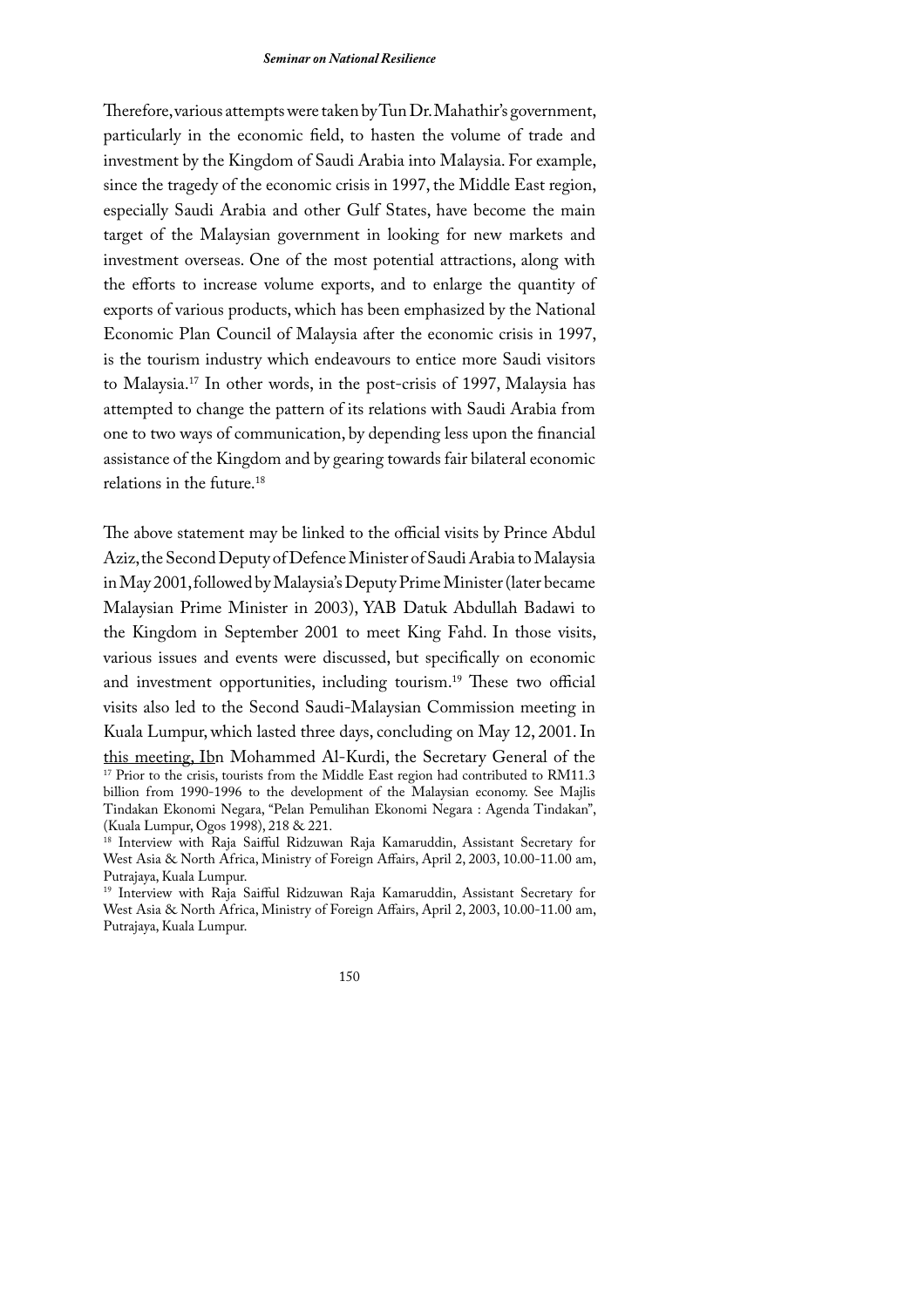Council of the Saudi Chambers of Commerce and Industry revealed that both countries have identified potential areas which could be improved, particularly on the Saudi non-export oil to Malaysia, participation in joint investment, the implementation of the new regulation of Umrah (minor pilgrimage), and Saudi tourism in Malaysia, as well as announcing that the volume of trade exchange between Malaysia and Saudi Arabia amounted to SR2188 million in 2000.<sup>20</sup> The other event was on October 2002, when Tun Dr. Mahathir was officially invited to Riyadh, Saudi Arabia to present a keynote address in a seminar on "The Future Vision for the Saudi Economy". In the seminar, Tun Dr. Mahathir addressed how the Saudi government can vary their economic resources by not merely depending on crude oil to be exported abroad. The re-afforestation of deserts using artificial irrigation and oil conversion into other products such as electrical power, may make the Saudi economy more stable in the future. $^{21}$ 

# THE SIGNIFICANCE OF THE TUN DR. MAHATHIR **REGIME**

Similar to his predecessors, Tun Dr. Mahathir realizes the significance of continuous relations with Saudi Arabia for Malaysian interests both domestically and internationally. Apart from successfully securing economic opportunities from the Saudi government, Tun Dr. Mahathir also needs to take advantage of the close relations to portray his religious commitments both at domestic and international stage. As has been said before, the portrayal of religious commitment is vital for the continuance of Malaysian political regimes' survival. On some occasions, however, the study might find it difficult to specifically relate Tun Dr. Mahathir's government's relations with Saudi Arabia to the portrayal of Islam, both at the domestic and international level. This is because the nature of the Tun Dr. Mahathr regime's religious commitment is broader, and

<sup>&</sup>lt;sup>21</sup> "Seminar on the Future Vision for the Saudi Economy", the King Faisal Hall Riyadh Inter-Continental Hotel, October 19th 2002, Prime Minister Office, Putrjaya, Malaysia.



<sup>&</sup>lt;sup>20</sup> "12/05/2001 Saudi-Malaysian Commission Concludes Meeting", Saudi Arabian Information Resource, 12<sup>th</sup> May 2001 (http://www.saudinf.com/main/y2488.htm).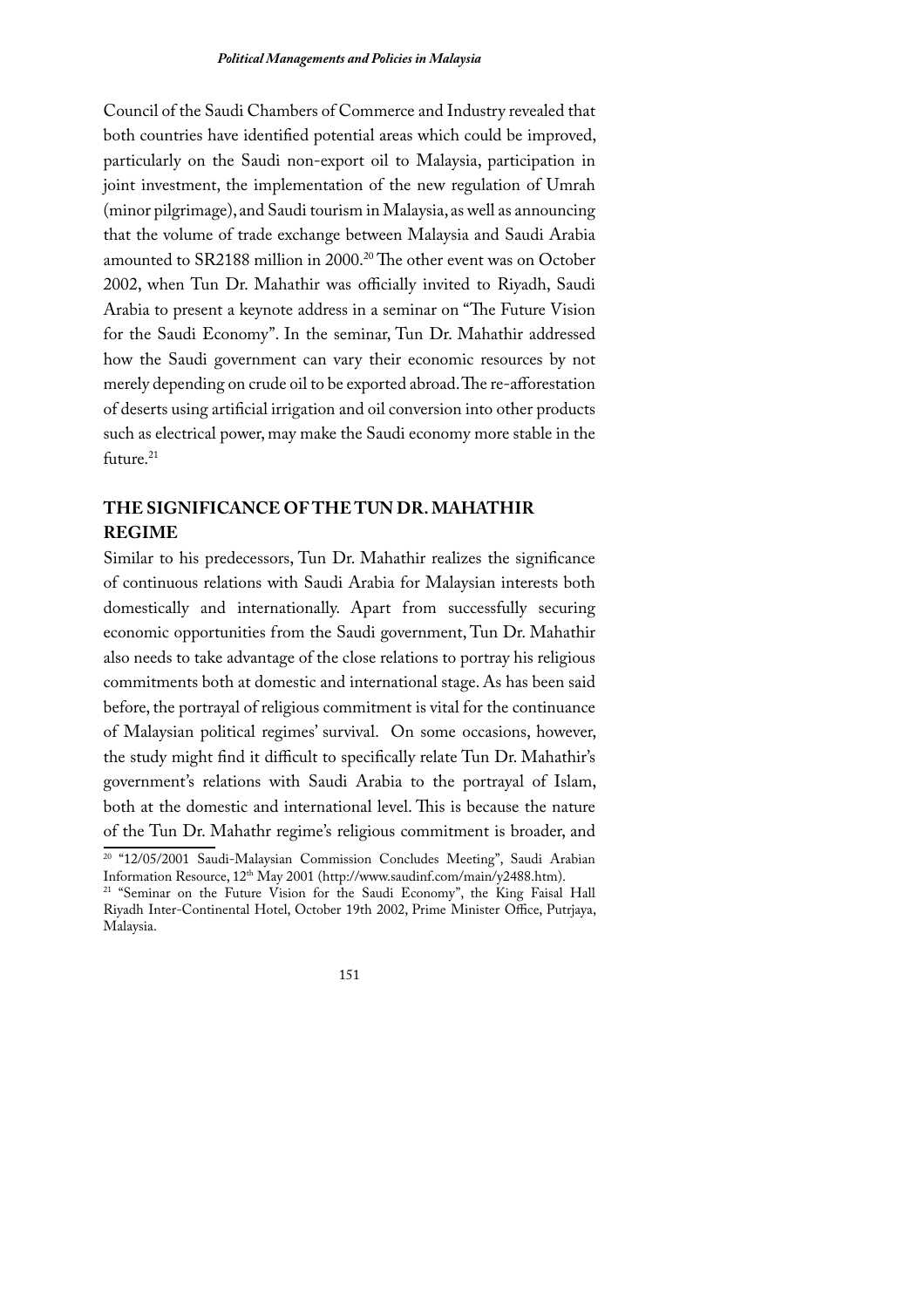does not merely focus on one single issue or a Muslim country. Tun Dr. Mahathir has been involved in countless Islamic affairs ranging from the issue of Muslim minorities in the Southeast Asian region,<sup>22</sup> Palestine,<sup>23</sup> Afghanistan, Iran-Iraq War, the Gulf War, Balkan crisis,<sup>24</sup> and others.

His government also organized many International Islamic Seminars, most of which were philosophical knowledge-oriented, such as Islamic Approach Towards Technological Development (1983), Islamic Civilization (1984), Islamic Thought (1984), Islamic management for the Asia-Pacific Region (1986), Islam and the Philosophy of Science (1989). Moreover, the relentless challenge from the Islamic opposition party (PAS), which at present does not consider Saudi Arabia to be the best model of an Islamic State,<sup>25</sup> led Tun Dr. Mahathir's government to seek wider relations with Muslim countries. Since the eruption of the Iranian Revolution in 1979, PAS has admired the model of the Islamic Republic of Iran under Ayatollah Khomeini and the relations between both parties have been maintained, and also a series of diplomatic visits are continuously active.<sup>26</sup>

This is not to say, however, that religious portrayal is irrelevant to Malaysia's relations with Saudi Arabia in the Tun Dr. Mahathir era. It is certainly significant since the issues of pilgrimage, education, membership of the <sup>22</sup> The level of intervention is limited due to Malaysia's closer commitment to ASEAN

<sup>26</sup> Fred R. von der Mehden, "Malaysian and Indonesian Islamic Movements and the Iranian Connection", in John L. Esposito (ed.) The Iranian Revolution : Its Global Impact, (Miami: Florida International University Press, 1990), 248.

spirit. Malaysia has to respect the sovereignty of those countries, which have some Muslim minorities such as Pattani, southern Thailand, and MORO movement in southern Philippines.

<sup>&</sup>lt;sup>23</sup> Granted PLO office in Kuala Lumpur embassy status in 1981. David Camroux, "State Responses to Islamic Resurgence in Malaysia : Accommodation, Co-option and Confrontation", Asian Survey, xxxvi (9), 866.

<sup>&</sup>lt;sup>24</sup> Dr. Mahathir sent 1,400 Malaysian troops to Bosnia-Herzogovina to carry out humanitarian aid. David Camroux, op.cit, 867.

<sup>&</sup>lt;sup>25</sup> This particularly refers to the question of Saudi guardianship in the Holy city of Mecca during the 1990 hajj in Mina where there occurred the tragic death of thousands of pilgrims, including that of 153 Malaysians, and also to some of Saudi's lenient policy towards certain controversial Muslim issues mainly the Palestinians (peace treaty with Israel), and the stationing of US troops in the Kingdom. Shanti Nair, op.cit, 146.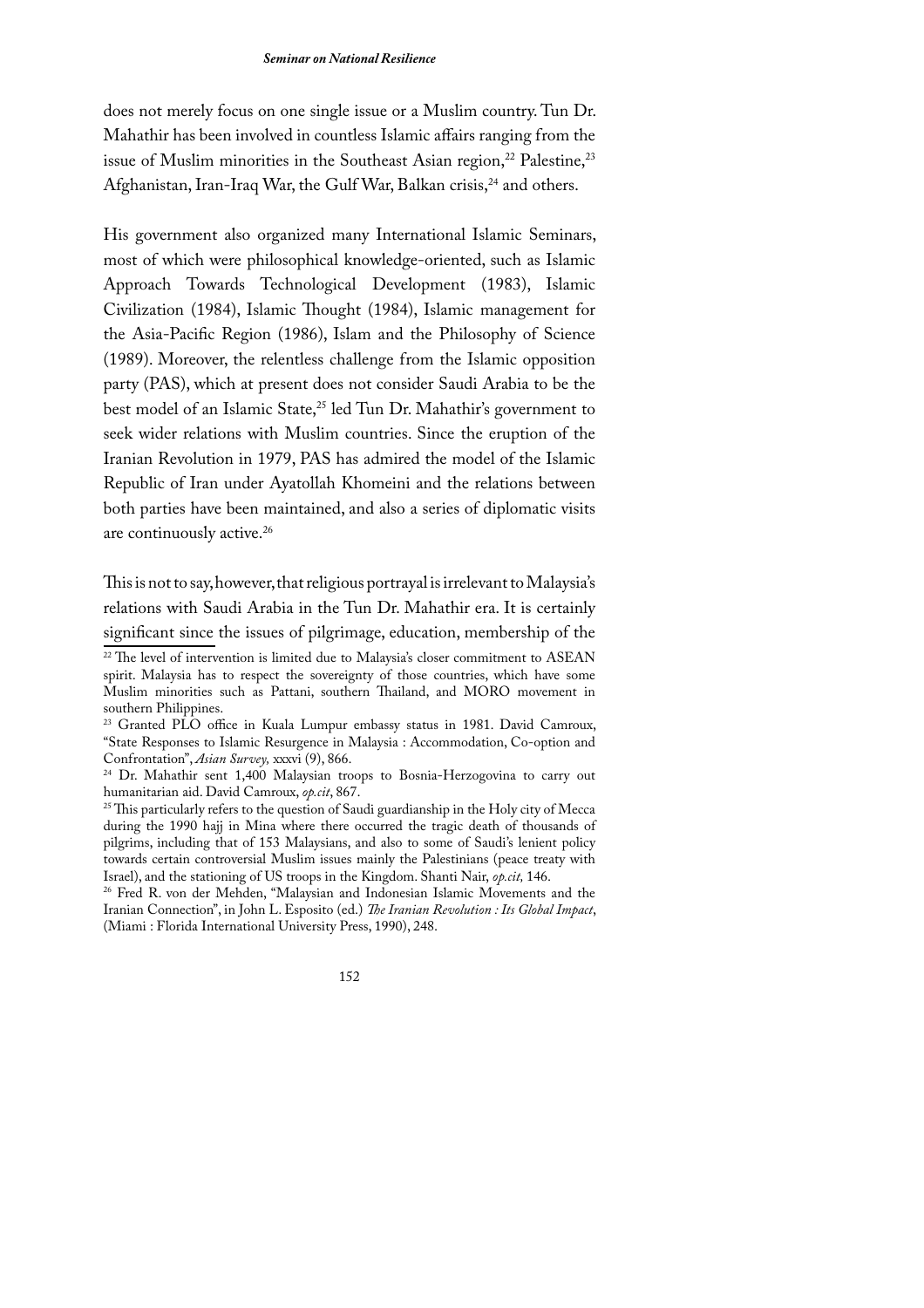OIC, and some religious programmes at the domestic level still bring Malaysia closer to Saudi Arabia. For example, in lessening PAS and other dakwah organizations' appeal for a more Islamic policy, Tun Dr. Mahathir has launched Islamization programmes<sup>27</sup> in some government or banking institutions such as the establishment of the International Islamic University of Malaysia (IIUM),<sup>28</sup> Islamic Economic Development Foundation, Islamic Banking of Malaysia Berhad, and the emphasis of the assimilation of Islamic values among the Muslim government staff through the Islamic Consultative Body. The concept of the Islamization programme may be considered vital for Tun Dr. Mahathir's government (although it has raised some worries among the non-Muslim community) as his early era was at the beginning of the Iranian Revolution, and the Islamic resurgence, which began in the 1970s. The challenge from the Islamic party and religious organizations, which had been increasing since the late Tun Hussein Onn, further pushed Tun Dr. Mahathir's administration towards the implementation of Islam in the whole system of government. Thus, by implementing the Islamization programme, they may to some extent soothe the pressure from these groups and the Muslim community at large, who demanded 'more Islam' in the conduct of public affairs.<sup>29</sup>

Indirectly too, through the implementation of Islamization programmes, it will give Malaysia financial benefits, for instance by receiving, at least

<sup>29</sup> Khoo Boo Teik, ibid, 175.



<sup>&</sup>lt;sup>27</sup> Due to misunderstanding, various parties, including the former first Prime Minister, Tunku Abdul Rahman, urged Dr. Mahathir to halt the launch of Islamization Programme. Islamization programme defined by Anwar Ibrahim, one of Dr. Mahathir's cabinet member, as a process designed to inject more spiritual values into the Malaysian or Muslim way of life, to bridge the spiritual-material gap, to unite Muslims, but not turn them into religious fanatics. Datuk Musa Hitam, Deputy Prime Minister, noted that the government effort was more towards striking a balance between the spiritual and material. Diane K. Mauzy & R.S. Milne, "The Mahathir Administration in Malaysia : Discipline Through Islam", Pacific Affairs 56 (4) Winter 1983-85, 631.

<sup>&</sup>lt;sup>28</sup> The main concept of the International Islamic University of Malaysia was based on the ideals of First World Conference on Muslim Education in Mecca, Saudi Arabia in 1976. This university is financially co-sponsored among OIC members. Khoo Boo Teik, Paradoxes of Mahathirism: An Intellectual Biography of Mahathir Mohammad, (Kuala Lumpur: Oxford University Press, 1995), 193.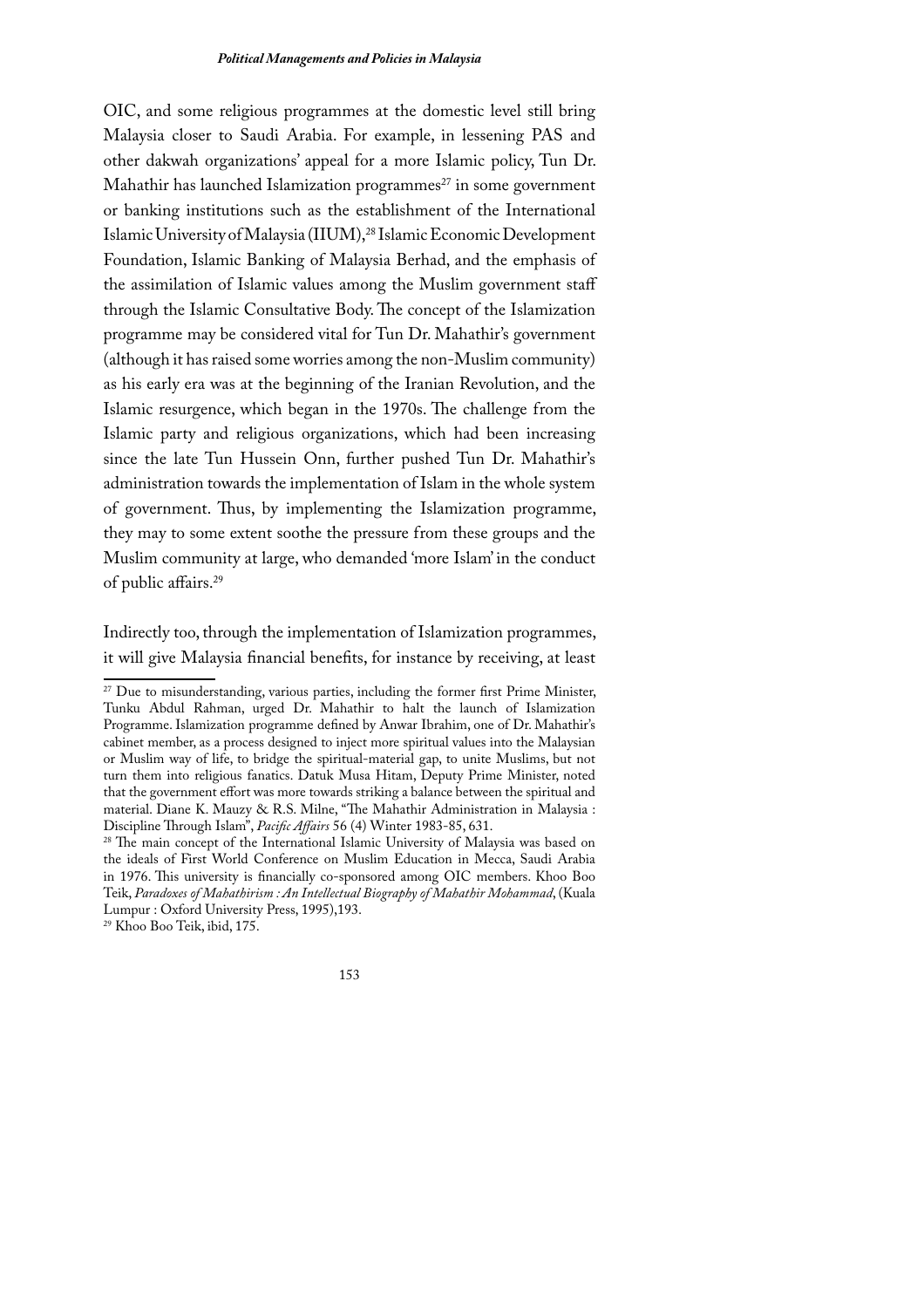#### **Seminar on National Resilience**

once a year by request, capital contributions from Saudi Arabia for the running of Islamic institutions, especially to the International Islamic University of Malaysia (IIUM), and also to several dakwah organizations as well as religious schools in Malaysia.<sup>30</sup> Along with that, by executing the Islamization process in only a few government and banking institutions, rather than applying the whole Islamic Laws all over Malaysian institutions, the Tun Dr. Mahathir regime's closeness to the moderate block of Muslim-Arab countries will be portrayed, especially to Saudi Arabia, which is relatively less comfortable with the drastic way of the Iranian Revolution in practicing Islamic principles in the Islamic Republic of Iran.<sup>31</sup>

Furthermore, to ensure that the process of Islamization ran smoothly, Tun Dr. Mahathir successfully brought Anwar Ibrahim into the United Malay National Organization (UMNO) in 1982. The joining of Anwar Ibrahim in the government can be regarded as a pacifier for Tun Dr. Mahathir's administration in facing Islamic pressure, especially from the Islamic opposition party and non-governmental organizations in Malaysia. This is because it would weaken the influence of PAS as well as other dakwah organizations, such as the movement of Darul Arqam, which was eventually banned by the government in 1994 since some of its basic teachings deviated from Islam,<sup>32</sup> and also to run those Islamic

<sup>&</sup>lt;sup>30</sup> Interview with Prof. D. Sano Koutoub Moustafa, Member of the International Fiqh Academy of OIC, International Islamic University of Malaysia, Kuala Lumpur, Malaysia, May 9, 2003.

<sup>&</sup>lt;sup>31</sup> For instance, in 1983, the Saudi Kingdom arrested seven Malaysians contravening Saudi Law through the possession of material evidence indicating rebellious intention by having posters and photographs of Khomeini. Nevertheless, Malaysia successfully convinced the Kingdom that they referred only to 'individual actions'. See Shanti Nair, op.cit, 166.

<sup>&</sup>lt;sup>32</sup>The ban of Al-Arqam considered by most of the Muslim Arab countries, including Saudi Arabia as Malaysia's internal matter, and even Saudi's Wahabism found incompatible with Al-Argam's philosophical teachings. Discussion with Dr. Ahmad Fauzi Abdul Hamid, via e-mail, who has done on Al-Argam for his Ph.D, entitled : "Islamic Resurgence in the Periphery: A Study of Political Islam in Contemporary Malaysia with Special Reference to the Darul Argam Movement", March 1998, University of Newcastle upon Tyne, UK. See also David Camroux, op.cit, 863-865.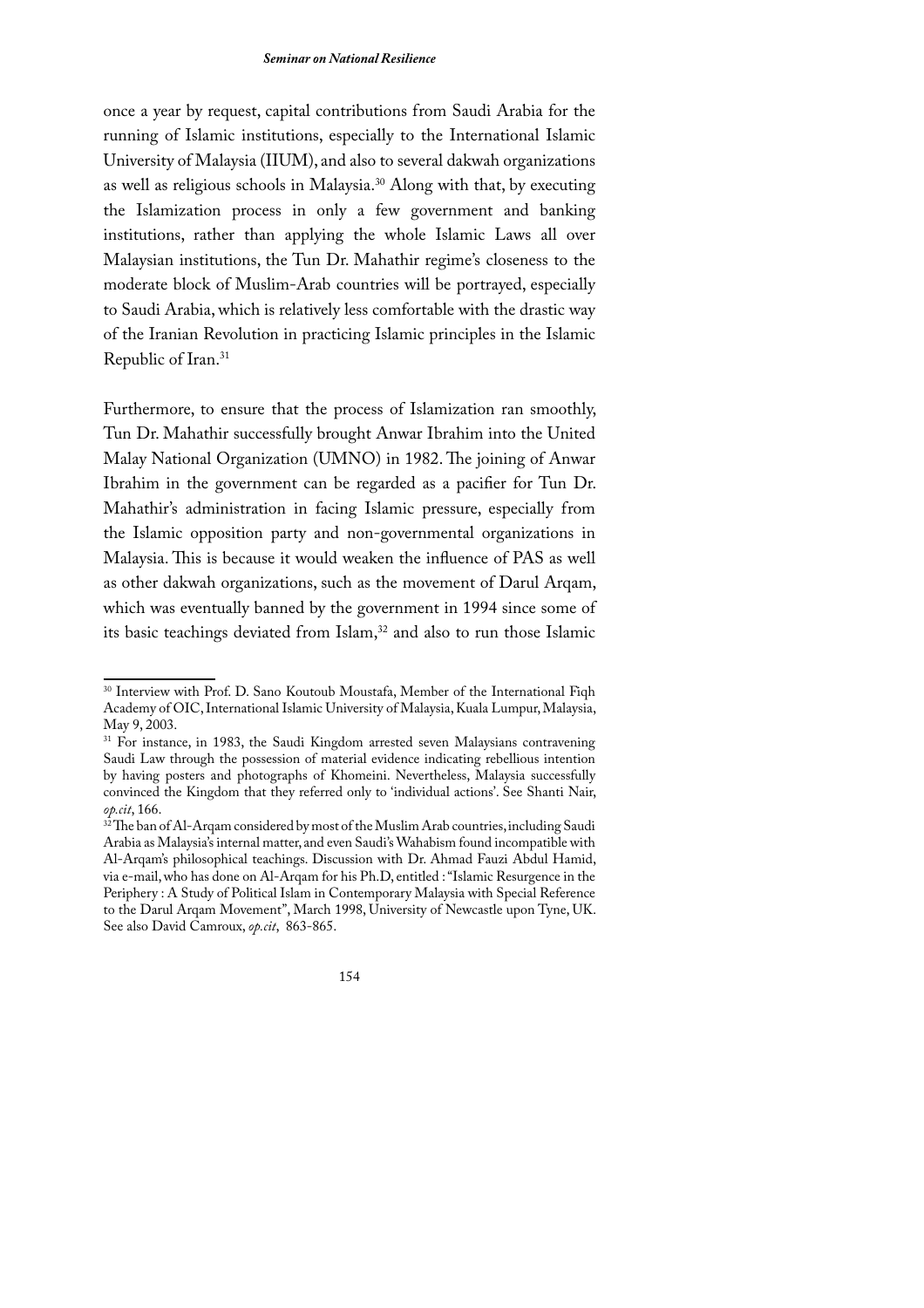institutions effectively.<sup>33</sup> Moreover, the admission of Anwar was not only beneficial for Malaysia domestically but also at the international level in strengthening Muslims' networks. This is because the image of Anwar Ibrahim, as one of the former Islamic leaders in one of the well-known Muslim organizations, ABIM, might promote Malaysia's religious commitment especially to the Muslim-Arab world.<sup>34</sup>

Besides that, there are a few international events with which Tun Dr. Mahathir's policy are not compatible or coincidentally parallel, with Saudi Arabian interests such as the matter of the PLO's loss of the moral and financial support of several Arab countries, including Saudi Arabia, after the Gulf War ended, condemning its support of Iraq, and also the call by the United States for the PLO to sit for peace negotiations with Israel. Although most of the Arab countries have been less content with the PLO's attitude in the Gulf War, Tun Dr. Mahathir has endlessly given his support for the PLO, during Yasser Arafat's visit to Malaysia, and indicated some of his opinions on the issue of peace negotiation by arguing that no big nation could violate the sovereignty of a weak nation.<sup>35</sup> At the onset of the Gulf War, Tun Dr. Mahathir's government backed U.N. Resolution 678 against Iraq's invasion of Kuwait and urged

<sup>&</sup>lt;sup>33</sup> Although at the early stage Anwar was seen as closer to Iran due to his visit to Iran two weeks after the revolution, while he was the President of ABIM, but his decision to join UMNO, and not PAS, suffice to indicate that Anwar's modernist and universalist view of Islam was closer to that of Mahathir than PAS. David Camroux, op.cit, 859, Simon Barraclough, "Managing the Challenges of Islamic Revival in Malaysia : A Regime Perspective", Asian Survey xxiii (8) August 1983, 968.

<sup>&</sup>lt;sup>34</sup> Anwar Ibrahim has various Islamic organization networks including the Rabithah al'Alam al-Islami of Saudi Arabia, the Islamic Council of Europe, the Islamic Foundation in UK, and others. Along with that, while he was the Deputy of Prime Minister, this former ABIM leader also held the Presidency of the International Islamic University of Malaysia, and he worked well with the Rector of the university, Prof. Abu Suleyman Hamid, a Saudi citizen, in running the university. Unfortunately, Anwar Ibrahim was sacked by Dr. Mahathir in September 1998 due to personal misconduct and bribery charges. Fadzillah Mohd. Jamil, "The Reawakening of Islamic Consciousness in Malaysia : 1970-1987", Unpublished Ph.D. Thesis (Edinburgh : University of Edinburgh, June 1988), 150, International Islamic University of Malaysia, Undergraduate Prospectus 1992-1993 (Petaling Jaya: IIUM Press, 1992-1993).

<sup>&</sup>lt;sup>35</sup> Cheah Boon Kheng, *Malaysia : The Making of a Nation*, (Singapore : Institute of Southeast Asian Studies, 2002), 215.

<sup>155</sup>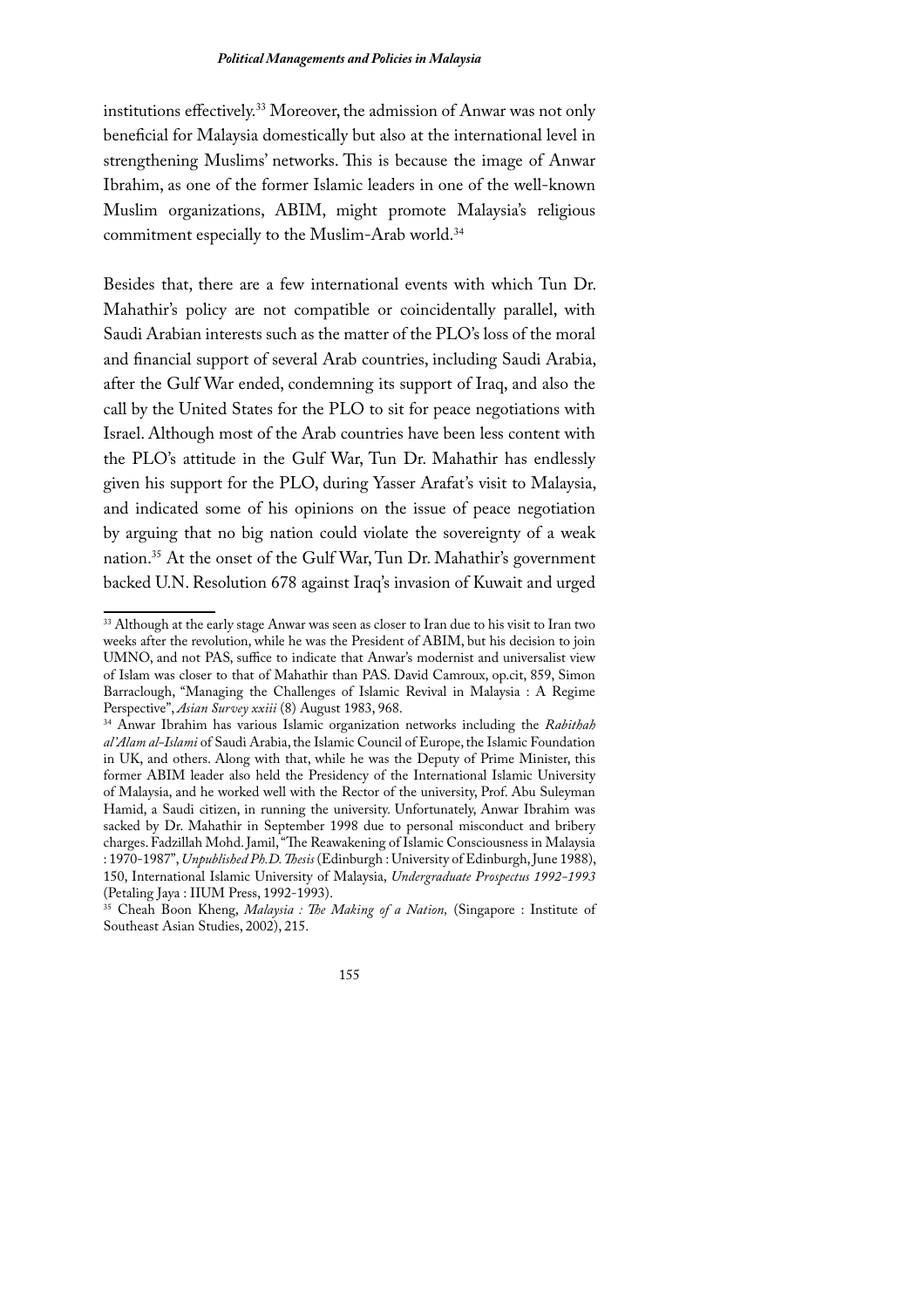#### **Seminar on National Resilience**

Saddam Hussein to withdraw from the occupied territory. But Malaysia declined a public request from Saudi Arabia to send its troops and would only do that if Mecca and Medina were attacked. However, in the middle of the war, Tun Dr. Mahathir's policy changed a little with more sympathy given towards the innocent Iraqi people. This change might be due to the sentiments of the Malaysian community after watching the bombings and the death of women and children in Iraq, through the media and newspapers, and the subsequent pressure on the government to review its policy.<sup>36</sup> To some extent, Tun Dr. Mahathir's policy towards the Gulf War may be parallel to the Saudis' approach to the harsh action taken by Saddam Hussein, especially at the beginning of the war. Nevertheless, in the middle of the war, the Kingdom possibly disagreed with the Malaysian attitude because if the U.N coalition failed to force Saddam out of Kuwait, Saudi Arabia could become the next target of the Iraqi leader. Therefore, the need for incessant action by the U.N. troops as well as the stationing of U.S troops in the Kingdom was really needed, although it raised some disagreements among Muslim countries.

Along with that, Tun Dr. Mahathir also openly criticized the weak role of the OIC in resolving Muslims' problems and disagreements among its members, specifically on inter-Arab or Arab-Iranian rivalry.<sup>37</sup> In 1989, for instance, while giving a speech at the Muslim Summit, Taif, Saudi Arabia, Tun Dr. Mahathir repeatedly called on OIC members, particularly Saudi Arabia and other Gulf states, urging them to take a bigger role in uniting OIC members and ending all misunderstandings, and also emphasizing self-reliance among themselves.<sup>38</sup> At the same time also, he took a few initiatives to bridge the gaps and misunderstandings among the Arabs including showing his support for the re-admission of Egypt into the OIC after its membership was cancelled for controversially signing the

<sup>37</sup> The rivalries were more on the leadership struggle to dominate the Arab world or Middle East region such as King Feisal vs Gamal Abdel Nasser, the issue of Egypt's peace process with Israel in the Camp David Agreement and Iran-Iraq War.

<sup>38</sup> Gomathi A/P Vanathan, "Penglibatan Malaysia Di Dalam OIC, 1969-1990", Latihan Ilmiah, (Kuala Lumpur: Universiti Kebangsaan Malaysia, 1995/1996), 34.



<sup>&</sup>lt;sup>36</sup> Shanti Nair, op.cit, 245-246.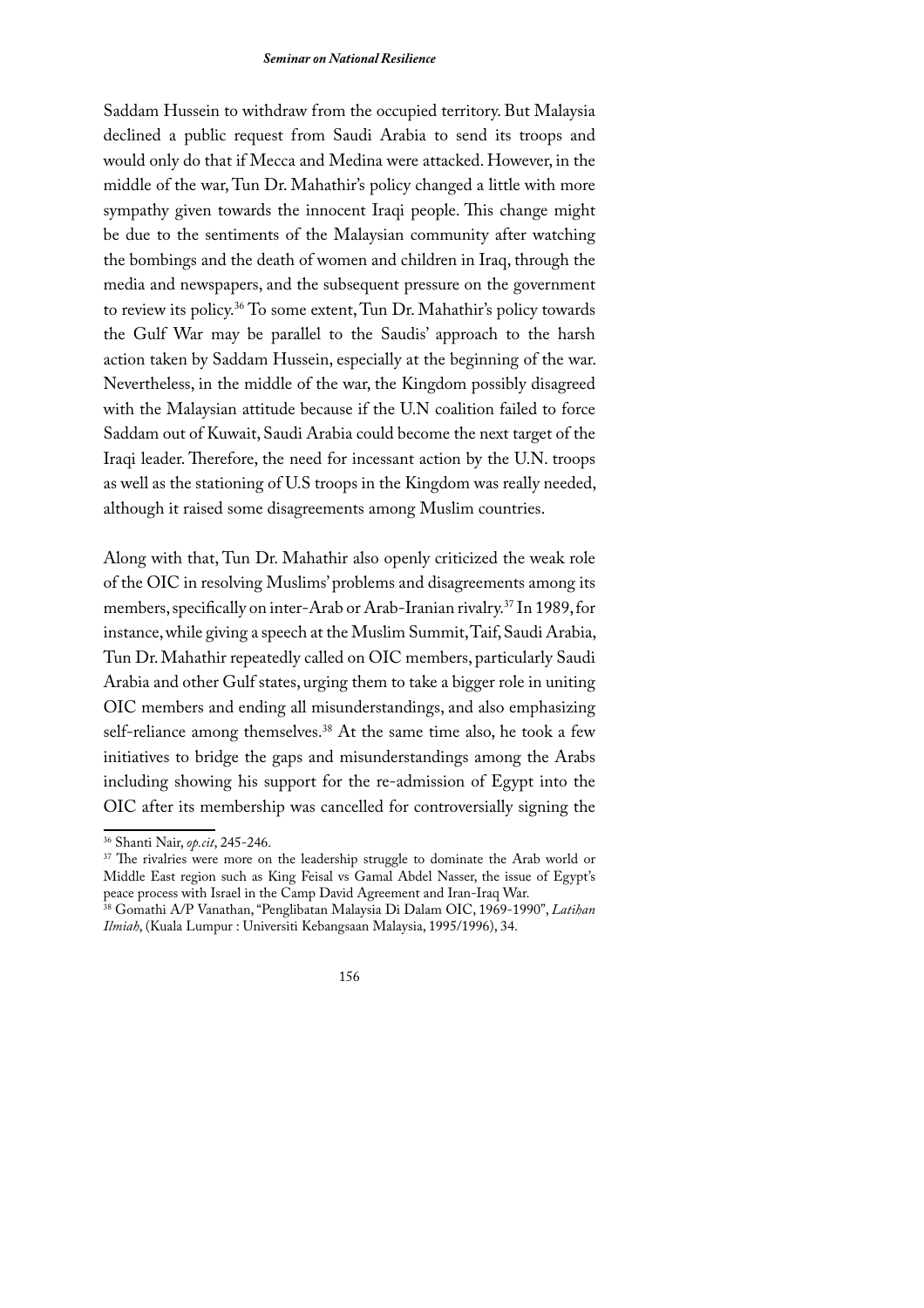peace process with Israel at Camp David, which most of the Muslim countries were against.

## **CONCLUSION**

Frankly to say, it is quite hard to particularly associate religious commitment in Tun Dr. Mahathir's era with Malaysia's relations with Saudi Arabia, apart from successfully securing economic opportunities from the kingdom. This is because the level of the Tun Dr. Mahathir regime's involvement in Muslim affairs is broad and does not merely concentrate on one issue or a Muslim country. Moreover, the Islamic opposition party and other dakwah organizations seem no longer to regard Saudi Arabia as the best model of a good Islamic state, for they believe that the Islamic Republic of Iran can lead all Muslim countries to a better and prosperous achievement in the political and socio-economic fields. Nevertheless, Tun Dr. Mahathir's administration still manages to stand firm on the more suitable approach in dealing with these challenges by introducing Islamization programmes, which is quite liberal and moderate, not only to the Muslim community but also to non-Muslims, domestically and internationally.

In certain points however, Malaysia's relations with Saudi Arabia during Tun Dr. Mahathir's era, changed dynamically, specifically in the 1990s. Several initiatives had been taken by the Tun Dr. Mahathir regime to shift the pattern of relations from one to two way communication. For example, in the economic development, Tun Dr. Mahathir's administration encourages the Kingdom to open up more markets for Malaysian products, and at the same time tries not to merely depend upon the Saudi loans to build more development projects. At several International Islamic Conferences, Tun Dr. Mahathir also frequently insisted that the Kingdom play a bigger role in solving Muslims' misunderstandings among themselves, and in helping the plight of the Palestinians, and Muslim minorities in other countries. Tun Dr. Mahathir's emphasis on maintaining relations with Muslim countries as well as being active in